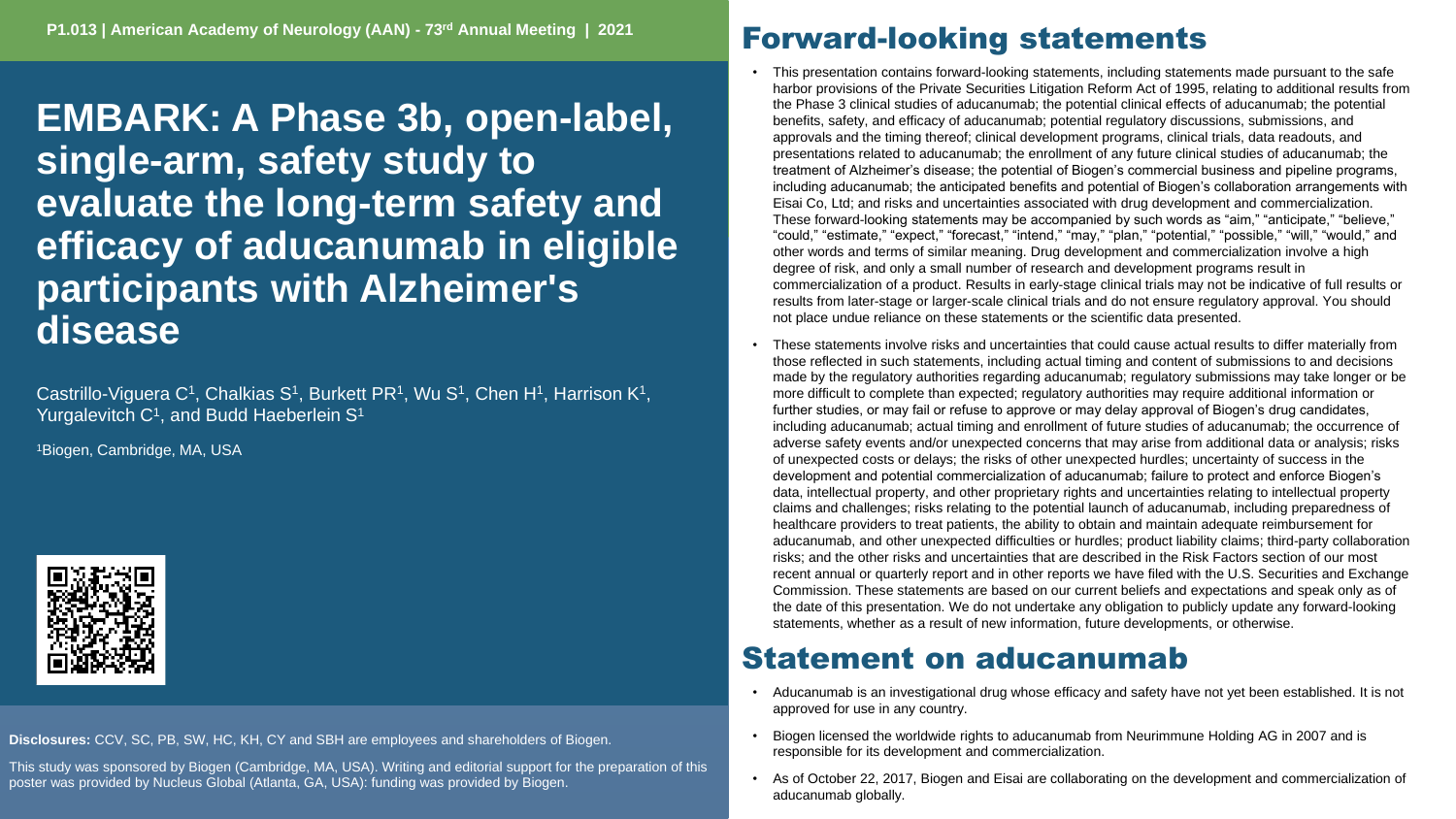## Introduction

- EMERGE and ENGAGE are Phase 3 studies that evaluated the safety and efficacy of aducanumab,<sup>1</sup> a human monoclonal antibody that selectively targets aggregated forms of Aβ
	- In EMERGE, **treatment with high-dose aducanumab significantly reduced clinical decline** compared with placebo on the pre-specified primary and secondary endpoints; this finding was supported by biomarker results
	- ENGAGE did not meet its primary endpoint; however, participants who received adequate exposure to high-dose aducanumab **had outcomes similar to those observed in EMERGE**
- The **EMBARK (NCT04241068)<sup>2</sup>re-dosing study** was designed to address two fundamental questions:
	- 1) What is the long-term safety and efficacy of aducanumab dosing with the highest dose tested in the Phase 3 trials?
	- 2) What are the changes in clinical and biomarker measures during the treatment gap?

# Study overview<sup>2</sup>

EMBARK is an open-label, multicenter, longitudinal, single-arm, global Phase 3b study in participants with Alzheimer's disease

| Population                       | Eligible patients with Alzheimer's disease actively enrolled in the<br>aducanumab studies in March 2019 (including EMERGE, ENGAGE, the<br>LTE of the PRIME study, and the EVOLVE safety study) | <b>Inclusion Criteria:</b> <sup>2,c</sup><br>• Participation in an aducanumab clinical study at the time of the announcement of early termination<br>(feeder studies)<br>Having a care partner who, in the Investigator's opinion, has adequate contact with the participant as to<br>be able to provide accurate information about the participant's cognitive and functional abilities                                                                                                                                                                                                                                                                                                                                                                                                                                                                                                                                                                           |  |
|----------------------------------|------------------------------------------------------------------------------------------------------------------------------------------------------------------------------------------------|--------------------------------------------------------------------------------------------------------------------------------------------------------------------------------------------------------------------------------------------------------------------------------------------------------------------------------------------------------------------------------------------------------------------------------------------------------------------------------------------------------------------------------------------------------------------------------------------------------------------------------------------------------------------------------------------------------------------------------------------------------------------------------------------------------------------------------------------------------------------------------------------------------------------------------------------------------------------|--|
| <b>Dose</b>                      | Aducanumab 10 mg/kg IV infusion every 4 weeks, with a titration period <sup>a</sup>                                                                                                            |                                                                                                                                                                                                                                                                                                                                                                                                                                                                                                                                                                                                                                                                                                                                                                                                                                                                                                                                                                    |  |
| <b>Duration</b>                  | 24 months                                                                                                                                                                                      |                                                                                                                                                                                                                                                                                                                                                                                                                                                                                                                                                                                                                                                                                                                                                                                                                                                                                                                                                                    |  |
| <b>Sample size</b>               | Estimated enrollment of 1800 participants <sup>b</sup>                                                                                                                                         | <b>Exclusion Criteria:</b> <sup>2,c</sup><br>Any medical or neurological condition (other than Alzheimer's disease) that might be a contributing<br>cause of the patient's cognitive impairment<br>Stroke or any unexplained loss of consciousness within 1 year prior to Screening<br>Clinically significant unstable psychiatric illness in past 6 months<br>• History of unstable angina, myocardial infarction, advanced chronic heart failure, or clinically significant<br>conduction abnormalities within 1 year prior to Screening<br>A seizure event that occurred after the last visit of the feeder study and before Screening for this study<br>Evidence of impaired liver function as shown by an abnormal liver function profile at Screening<br>• History of or known seropositivity for HIV<br>Clinically significant systemic illness or serious infection within 30 days prior to or during Screening<br>Contraindications to having a brain MRI |  |
| Primary<br>objective             | To evaluate the long-term safety and tolerability of a monthly dose (10<br>mg/kg) of aducanumab after a gap period imposed by discontinuation of<br>feeder studies                             |                                                                                                                                                                                                                                                                                                                                                                                                                                                                                                                                                                                                                                                                                                                                                                                                                                                                                                                                                                    |  |
| <b>Exploratory</b><br>objectives | To evaluate the long-term efficacy of aducanumab using clinical endpoints                                                                                                                      |                                                                                                                                                                                                                                                                                                                                                                                                                                                                                                                                                                                                                                                                                                                                                                                                                                                                                                                                                                    |  |
|                                  | To evaluate the long-term effect of aducanumab on biomarker endpoints                                                                                                                          |                                                                                                                                                                                                                                                                                                                                                                                                                                                                                                                                                                                                                                                                                                                                                                                                                                                                                                                                                                    |  |
|                                  | To evaluate the long-term effect of aducanumab on PK endpoints                                                                                                                                 |                                                                                                                                                                                                                                                                                                                                                                                                                                                                                                                                                                                                                                                                                                                                                                                                                                                                                                                                                                    |  |

a 1mg/kg for the first 2 doses, 3 mg/kg for the next 2 doses, 6 mg/kg for the next 2 doses, and 10 mg/kg thereafter; b As of March 9, 2021; ° EMBARK is an open-label, multicenter, longitudinal, single-arm, global Phase 3b studies (ENGAGE; EMERGE; PRIME, and EVOLVE, collectively referred to as feeder studies) at the time of their early termination. 1. Combined FDA and applicant PCNS Drugs Advisory Committee briefing document. US Food and Dru 2. ClinicalTrials.gov: https://clinicaltrials.gov/ct2/show/NCT04241068 (Accessed March 16, 2021). AB, amyloid beta; HIV, human immunodeficiency virus; IV, intravenous; LTE, long-term extension; MRI, magnetic resonance imag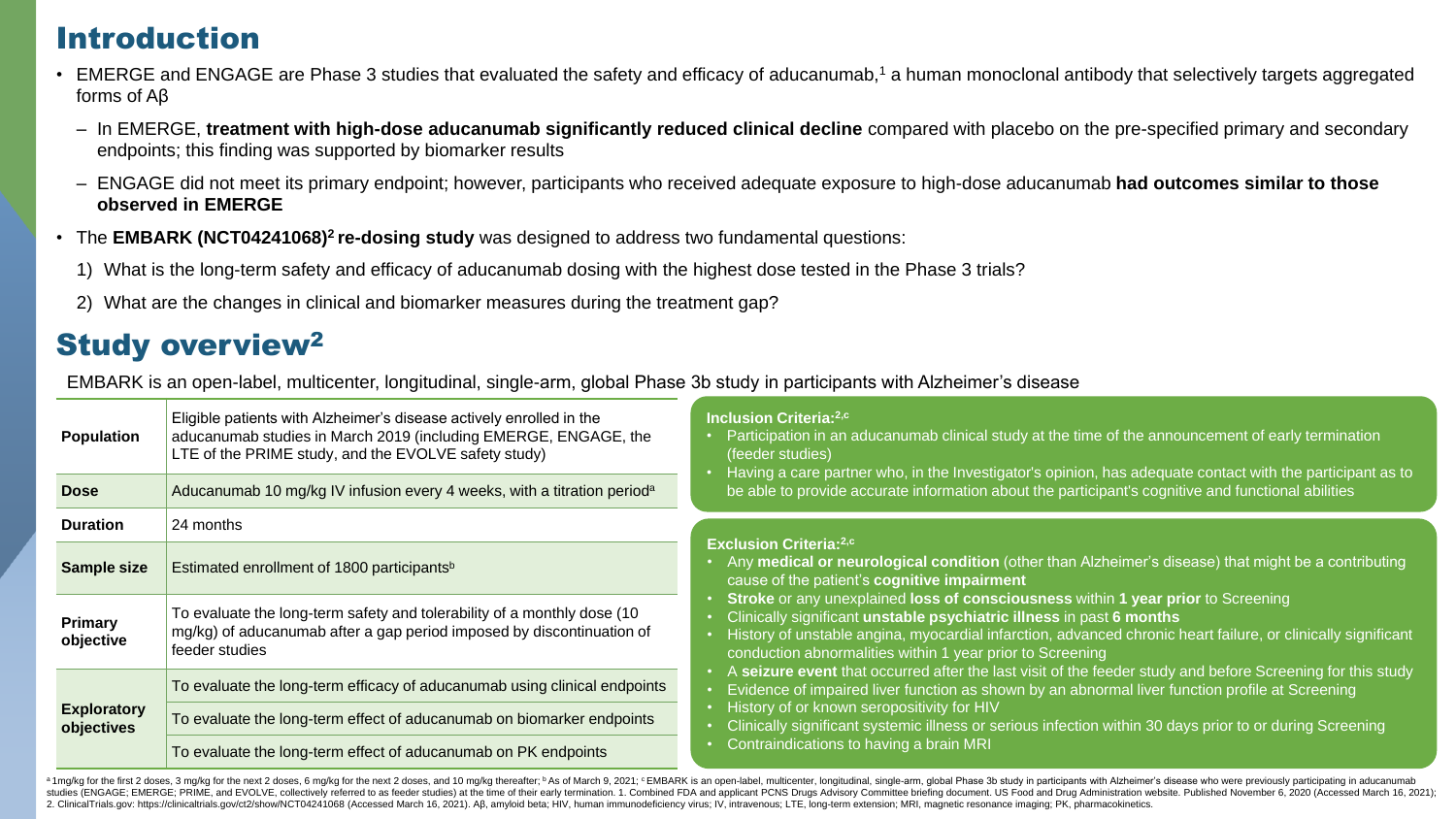#### EMBARK study design: Dosing and timing of key assessments



#### Analyses

|                   | <b>Safety</b>                                                                                                                                                                                                                                                                                                                               | <b>Exploratory Efficacy/Pharmacodynamics</b>                                                                                                                                                                                                                                                                                                                                                                                             |
|-------------------|---------------------------------------------------------------------------------------------------------------------------------------------------------------------------------------------------------------------------------------------------------------------------------------------------------------------------------------------|------------------------------------------------------------------------------------------------------------------------------------------------------------------------------------------------------------------------------------------------------------------------------------------------------------------------------------------------------------------------------------------------------------------------------------------|
| <b>Population</b> | Safety population: participants who received at least one dose in the<br><b>EMBARK study</b><br>• Safety MRI population: participants who received at least one dose in the<br>EMBARK study and have at least one follow-up MRI will be used for<br>analyses of ARIA data<br>• Safety population will be used for all other safety analyses | Participants who received at least one dose of study treatment in the<br>EMBARK study <sup>a</sup><br>Participants who received at least one dose of study treatment in the<br>EMBARK study and have PET and/or CSF data <sup>a</sup><br>Efficacy analyses will consider the prior exposure to aducanumab (length and<br>dose level), the length of wash-out period, and participants' demographics and<br>other disease characteristics |
| <b>Analyses</b>   | Incidence of AEs and SAEs for aducanumab-naïve and aducanumab-pre-<br>exposed in the feeder studies patients<br>• ARIA: Radiographical severity and clinical symptomatology<br>• Immunogenicity<br>Changes from EMBARK baseline in vital signs, laboratory measurements,<br>C-SSRS and ECG                                                  | • Changes from end-score in feeder study to baseline score in re-dosing study<br>for clinical assessments and amyloid PET<br>• Changes from re-dosing baseline in clinical assessments, amyloid PET, Tau<br>PET and CSF biomarkers to 24 months by MMRM or ANCOVA                                                                                                                                                                        |

a All screened patients will be considered for changes in clinical and biomarker measures during the treatment gap. EMBARK protocol. Data on file.

Aß, amyloid beta; AE, adverse event; ANCOVA, analysis of covariance; ARIA, amyloid-related imaging abnormalities; CSF, cerebrospinal fluid; C-SSRS, Columbia Suicide Severity Rating Scale; ECG, electrocardiogram; HEOR, heal repeated measures; MRI, magnetic resonance imaging; PET, positron emission tomography; SAE, serious adverse event.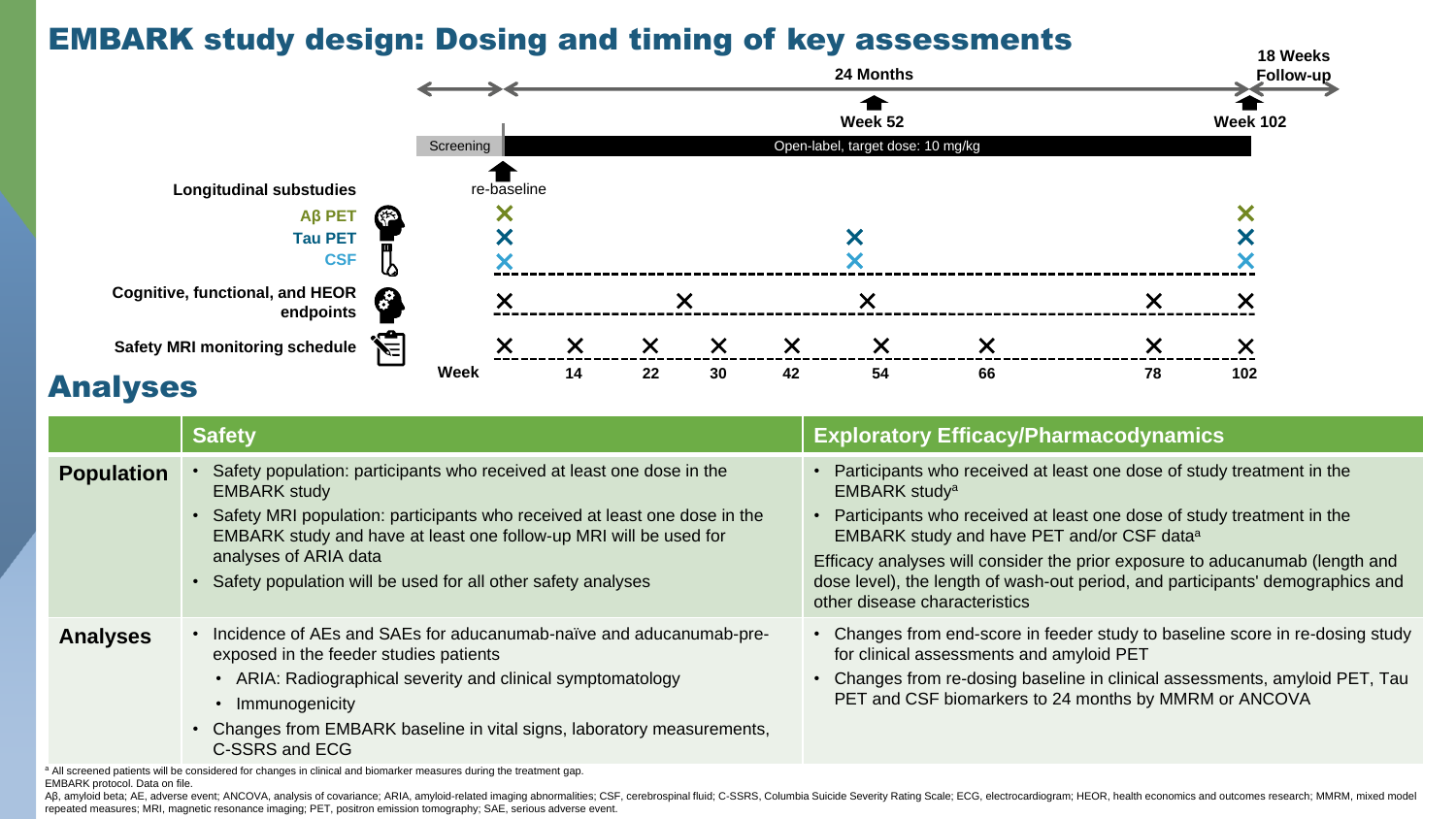### What will we learn from the EMBARK study?



EMBARK will provide a **deeper understanding** of:

1) The occurrence of ARIA after a long treatment gap and re-exposure to aducanumab

*and*

2) The long-term safety of 10 mg/kg aducanumab



EMBARK will **inform the effect of aducanumab** on treatment-naïve patients who **initiate treatment at a more advanced stage of Alzheimer's disease**

EMBARK will shed light on the **effect of prolonged treatment interruption** and improve our understanding of **the durability of treatment effect**



Large **imaging and fluid biomarker substudies** will provide a deeper understanding of the **durability of aducanumab effect**  following a treatment gap, after prolonged exposure and, potentially, the correlation between biomarkers and clinical outcomes

EMBARK is expected to be **one of the largest clinical trials** in Alzheimer's disease

#### **As of March 9, 2021:**

- 20 countries
- 305 sites selected globally
	- 301 active sites
- Participants screened: 1705
- Participants enrolled: 1361

ClinicalTrials.gov: https://clinicaltrials.gov/ct2/show/NCT04241068 (Accessed March 16, 2021). ARIA, amyloid-related imaging abnormalities.